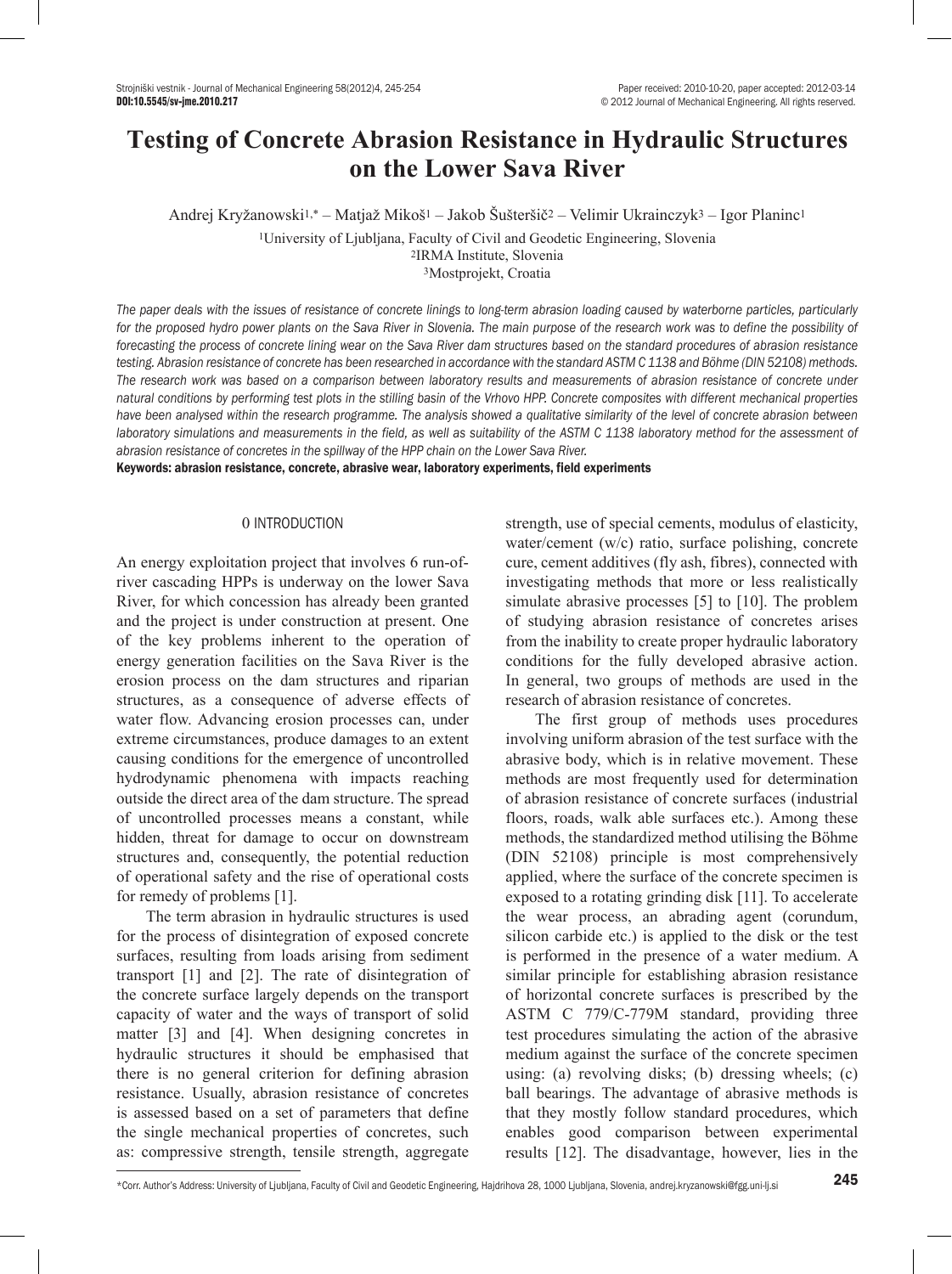fact that they do not simulate the actual conditions of abrasion in hydraulic structures, thus representing a limitation to their application [1] and [13]. In order to accelerate the wear process a method with high water pressure jet was developed [2]. The above mentioned method simulates cavitation or impact erosion in similar manner as in [14] and [15].

The second group of methods that enable the modelling of tribology mechanisms of the water current with bed load come closest to the conditions present in the natural environment [1] and [13]. In order to test the abrasion resistance of concretes several methods were developed illustrating the action of the water current carrying bed load: Šetina [16] has studied abrasion resistance of concrete with water current and an abrasive device (siliceous sand) in a circular flume Liu [17] has reported on the development of a test method, where the concrete test specimen is in a cylindrical container exposed to the abrasive action of steel balls. The method was standardized by the procedure prescribed by ASTM C 1138 [18]. Bania [19] has reported on the development and studies of a test method, which is composed of a fixed steel drum, which is partly filled with a mixture of water and aggregate, and a rotating drive shaft with fixed tested concrete samples.

Common to the methods investigating abrasion resistance is that they provide only qualitative comparisons between the tested specimens, based on a proportional loss of mass or input of the abrasive medium during the investigation. The validation of results and applicability of the methods for forecasting the behaviour of concretes in natural conditions can only be achieved by performing the test under the conditions similar to those in the actual operation environment of the designed structure, including the monitoring of all relevant hydraulic and hydrological parameters [5] and [20]. Testing abrasion resistance of specimens under natural circumstances is highly difficult due to the specific conditions of execution mentioned and the related costs. In the literature, there has been a single case documented, which is that of the Runcahez site in Switzerland, where the abrasion resistance of concretes was compared following the method proposed by Bania, using the measurements in the test fields of the main outlet of the dam. In the conclusion of the study, a correlation of the results of measurements in the nature with those in the laboratory was established [13]. When studying the adequacy of abrasion-resistant concretes in building the HPP chain on the Sava River a similar investigation was made, using test fields in the Vrhovo HPP spillway, while the correspondence of the results was checked against the ASTM C 1138 and Böhme test methods. One of the key goals of this study was to establish the possibility of forecasting the development of concrete wear on the Sava River dam structures based on the results of testing abrasion resistance using the standard procedures [1].

#### 1 PROBLEM DOMAIN

The Sava river has a typical torrential character with considerable hydrological extremes that are reflected in the fluctuation of discharge (from 40 to  $3,000 \text{ m}^3/\text{s}$ ) with highly marked bed-load discharge [21]: the usual annual bed-load discharge is 66,000 m3 per year (mostly limestone), with extremes exceeding 260,000 m3 per year and suspended load discharge reaching up to 100,000 m3 per year. Based on sieve analyses and 20-year observations of sediment transport, the arithmetic mean grain size diameter is  $d_m$  = 30.9 mm and at 90% passing value  $d_{90}$  = 72.5 mm. Based on the calculated transport capacity of the Sava River after the construction of the Vrhovo HPP, as the first hydro power plant in the chain, it became evident that the majority of the sediment would be retained in the reservoir. The washing of the sediment from the reservoir would become possible only when the Sava river flow would exceed 630 m3/s. The transport capacity of the river rises proportionally to its flow and reaches natural conditions, prior to the damming, at 2,500 m3/s, representing a 20-year return period. Based on the monitoring of abrasive action in the existing dam structures it can be established that sediment loaded discharge represents a latent danger when trying to ensure operation security of objects and functionality of evacuation structures [22].

A typical dam structure on the lower Sava River is composed of a powerhouse and 5 spillways, transversal to the river flow. Each spillway is equipped with a segmental gate with a flap. To the level of the installed discharge  $Q = 500$  m<sup>3</sup>/s HPP operates in the run-of-river flow regime, and the evacuation of flood water is through flap gates (up to 365 m<sup>3</sup>/s on Vrhovo HPP) or by outflow under the segmental gate. Under normal operating conditions, based on the calculated transport capacity of the Sava river on the evacuation structures of the dams, the flow of sediment in the form of suspension or bed load with a grain diameter of  $d = 1$  mm or less is expected. During extreme flow of the Sava River when the discharge exceeds 1,200 m3/s, the natural flow regime is established through the underspill below the gates and de-levelling of the water level. The natural flow regime through the dam section is achieved by full opening of the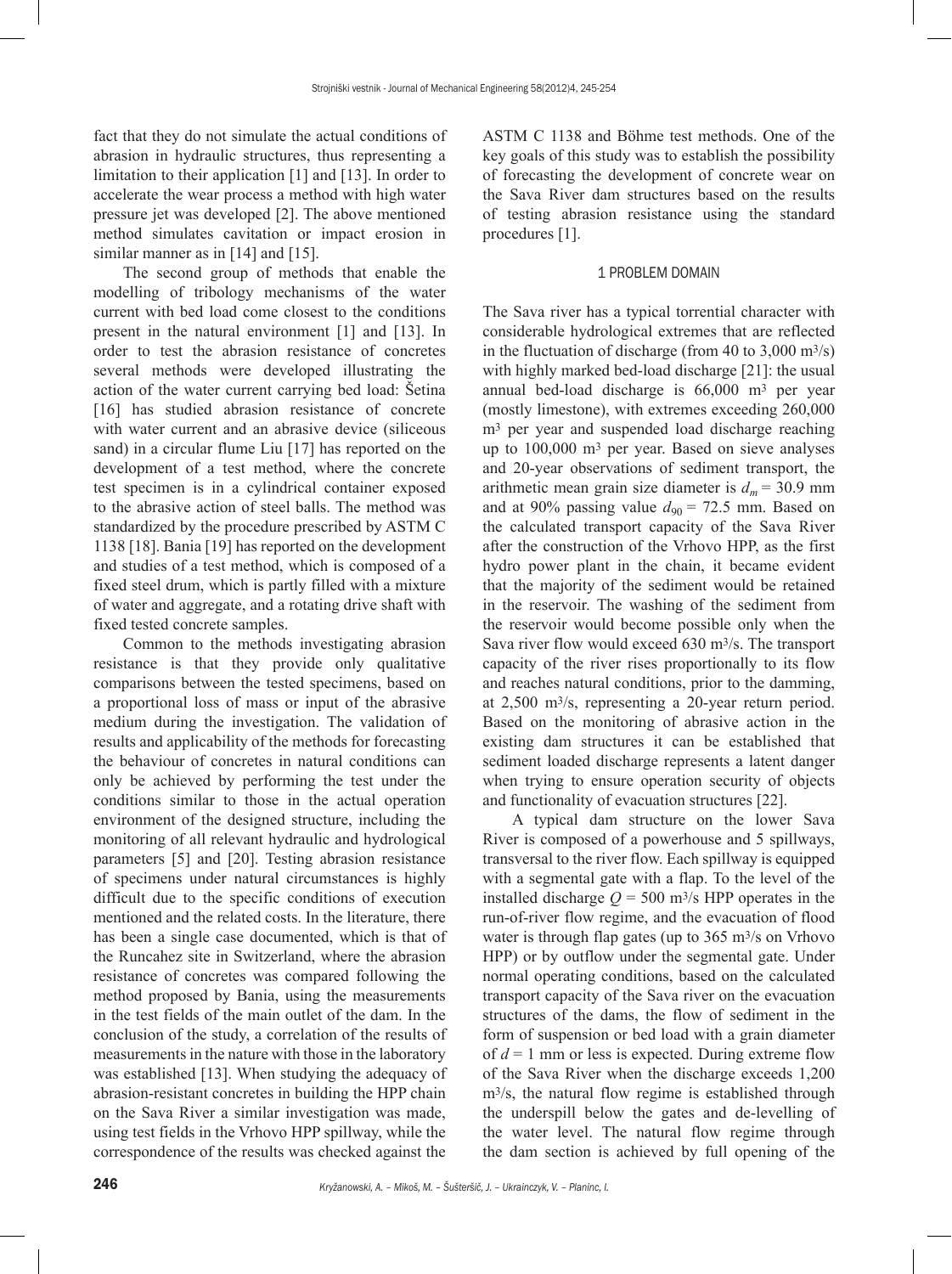gates, which is achieved at 2,500 m3/s. Under such conditions the transport of coarse grains is expected. Because of such operation regime, the exposed parts of spillways, where abrasive erosion is to be expected, are covered with abrasion-resistant concrete lining [5] and [22]. In designing abrasion resistant concretes it was necessary to solve a number of questions related to the proper concrete composition to be able to determine the appropriate research methods, the application in the field and, last but not least, to check the material resistance during the exploitation. As part of intervention/remedial measures on the spillways of the Vrhovo HPP the possibility of performing a research project was provided, studying the adequacy of technologies producing abrasion resistant concrete linings and the methods for testing abrasion resistance of materials. The research project enabled the introduction of test plots in natural conditions trying to realize, among others, the following goals [1]:

- (i) To enable quantification of results of the laboratory method investigating abrasion resistance compared to measurements in the natural environment.
- (ii) To enable forecasting of behaviour of material during exploitation.

### 2 ABRASION EROSION

The general tribological structure of wear of concrete surfaces in hydraulic structures can be described as follows: (i) the basic body being motionless, is the concrete surface of the construction, and (ii) the body acting upon the concrete surface, being in motion, is represented by the water current running past the concrete surface. The term abrasion erosion in hydraulic structures is used to describe the wear of the solid surface being the result of action of the water current past the surface with associated hydrodynamic phenomena and solid particles (sediment) transported with the water current. The emergence of abrasive erosion on concrete surfaces of hydraulic structures can be caused by action of deterioration processes (abrasion) due to:

- friction forces during sliding and rolling of sediment grains transported by the water current in contact with the concrete surfaces,
- impact forces of sediment grains transported by the water current upon impact with the concrete surface and pressure pulsations in the surrounding water body.

Accordingly, the abrasion erosion of concrete can be divided into several phases. In the initial phase, the process of abrasion is caused by sediment transport. The damage to concrete structures thus results from polishing/milling due to rolling or sliding of sediments (solid particles) against the surface. By increased transport capacity, the small particles start to move in suspension, and large solid particles move by way of bouncing*.* In this phase, the abrasion process depends on bed load transport or suspended matter. In addition to the grinding action against concrete surfaces, damage due to impacts of solid particles against the surface may be observed. By increased transport capacity the size and quantity of bouncing particles increase significantly, and, simultaneously, pressure pulsations in the water increase. This contributes to the intensity of the abrasion process. The emerging damages on concrete surfaces are related to the increase of the size of solid particles and the intensity of impacts against the bottom, where at first initial damages occur, which represent, with progressing processes, the core of progressive spreading of the damage in the direction of the water current [4] and [20].

Damages to concrete surfaces are the result of hydrodynamic processes of the water flow and abrasive action caused by waterborne particles striking against the base. The impacts of the water flow in the process of failure can be expressed by shear stresses acting on the surface as a consequence of water action, normal stresses, and pressure within the body of the hydro structure. Waterborne particles act against the surface due to their characteristic movement: rotation, translational motions, saltation, or a combination of these. Abrasive action of waterborne particles causes the development of fine cracks on the surface and within the concrete structure. The cracks develop due to the exceeded limited tensile stresses in concrete. Tensile and compressive forces accelerate the development of cracks, weaken the structure (material fatigue strength) and destroy the internal bonds in the structure, while the water flow starts to wash away the particles of cement binder and aggregate. The degradation process continues in the interior of the structure revealing visible damages. The deterioration process is even faster in turbulent waters due to the dynamic phenomena (pressure pulsation, vibrations in the structure and strokes of particulate matter against the foundation). The failure of concrete structure occurs both in the cement and in the aggregate, mostly along the interface between the cement binder and the aggregate, where repeated dynamic processes widen the initial cracks and weaken the contact. The damages caused by the abrasive water action are characterized by roughness, irregularly corroded surface with hollows and swellings in the basic structure. Abrasion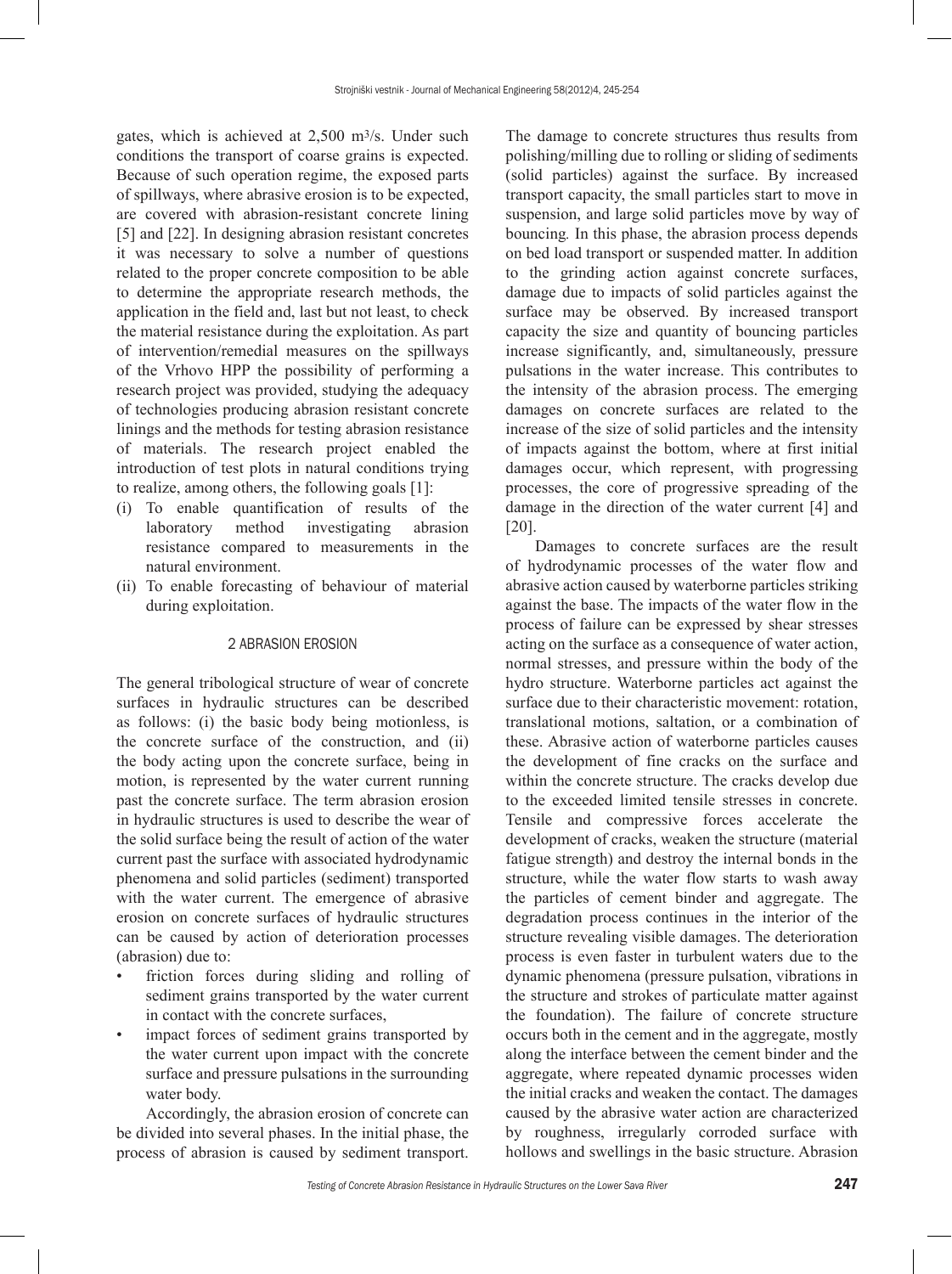erosion on hydro structures typically occur on exposed parts of evacuation structures, such as: spillways, outlet channels, by-pass channels, stilling basins, drainage outfalls and culverts [20].

A number of experimental methods which more or less realistically illustrate the abrasion process are used in practice. The purpose of all test methods is to obtain the relevant parameters within the real time to assess the quality of the material. Consideration is to be given to the fact that due to the complex problem solving, only a comparative evaluation of the results is possible. Therefore, it is reasonable to use such an experimental method that will give the real data in a short period of time and enable comparison of the results with the results obtained from other sources at the same time. When choosing an adequate method the following starting points were considered:

- The method of testing abrasion resistance must illustrate the expected conditions of transport of bed load and suspension along the evacuation structures on the hydro structures of the Sava river as faithfully as possible.
- The testing procedure of abrasion resistance must be standardised, thus providing the repeatability of the test and the possibility of comparison of the results of measurements with those from the literature.
- The performance of the test must be economical – the purchase of testing equipment and the duration of the test are of significance, which must be comparable to the standard methods for testing the quality of hardened concrete.
- To ensure the comparability of results of measurements those methods testing abrasion resistance that have already been used for the demonstration of quality of building the Lower Sava river HPPs need to be included.

These starting points provided the grounds for choosing two standard methods for testing abrasion resistance in our research.

#### 2.1 The Grinding Method after Böhme

The test of resistance of concrete specimens to grinding was performed following the procedure prescribed by standard DIN 52108. The test was performed on standard specimens (cubes with 7.1 cm sides) at 90-day age, using three samples per composition. The specimen was clamped and fixed to the mounting holding it against a rotating grinding disk that provided a uniform grinding of its surface. The specimen was weighed before the test and then each time after a set of 4 cycles (one cycle consisted of 22 revolutions of the grinding disk) at 0.1 g accuracy. An abrading agent (corundum, quartz sand etc.) can be applied, in dry or wet state, thus accelerating the rate of deterioration. The prevailing deterioration process is abrasion through grinding; typically occurring in roads, walk able surfaces etc. The result of the test is the wear of concrete after 16 cycles, which is determined by the loss of volume of the specimen in  $cm<sub>3</sub>$  in an area of 50 cm<sup>2</sup>.

Indeed, the method does not simulate the real conditions of the abrasion process on hydraulic structures, but its applicability lies in the fact that this is a standardised procedure that is generally used in the research of abrasion resistance. Until recently, the demonstration of abrasion resistance to grinding after Böhme in Slovenia had been the only standardised method of testing abrasion resistance and therefore the only possible qualitative comparison with the results of measurements of abrasion resistance performed in the past. Based on the comparative analysis the quality class of the tested samples can be predicted and therewith the starting points for qualitative comparisons of results of abrasion resistance of concretes with other chosen test methods.

#### 2.2 Abrasive Erosion Method after ASTM C1138

The abrasion resistance test was performed in accordance with standard ASTM C 1138 method at 90- and 900-day ages, on cylinders of Ø30/10 cm, taking one sample per composition. The test method is designed to duplicate the abrasive action of waterborne particles in the stilling basins. Circulating water moves the steel grinding balls on the surface of a concrete sample, producing the desired abrasion effects. The water velocity and agitation effect are not sufficient to lift the steel balls off the surface of the concrete sample to cause any significant impact action against the surface. The test method can only be used to determine the relative resistance of the material to the abrasion action of waterborne particles. The standard procedure of the investigation provides for the measurement of the wear of specimen surface at 12-hour intervals; the total investigation time is 72 hours. The result of the test is the average depth of wear expressed by the average volume of wear on the surface of the specimen in the duration of the test.

Of all the methods used, this method provides the most adequate illustration of the real conditions during the transport of bed load along the concrete surfaces. The applicability of the method is that it is standardised, making it possible to provide a qualitative comparison of the results of measurements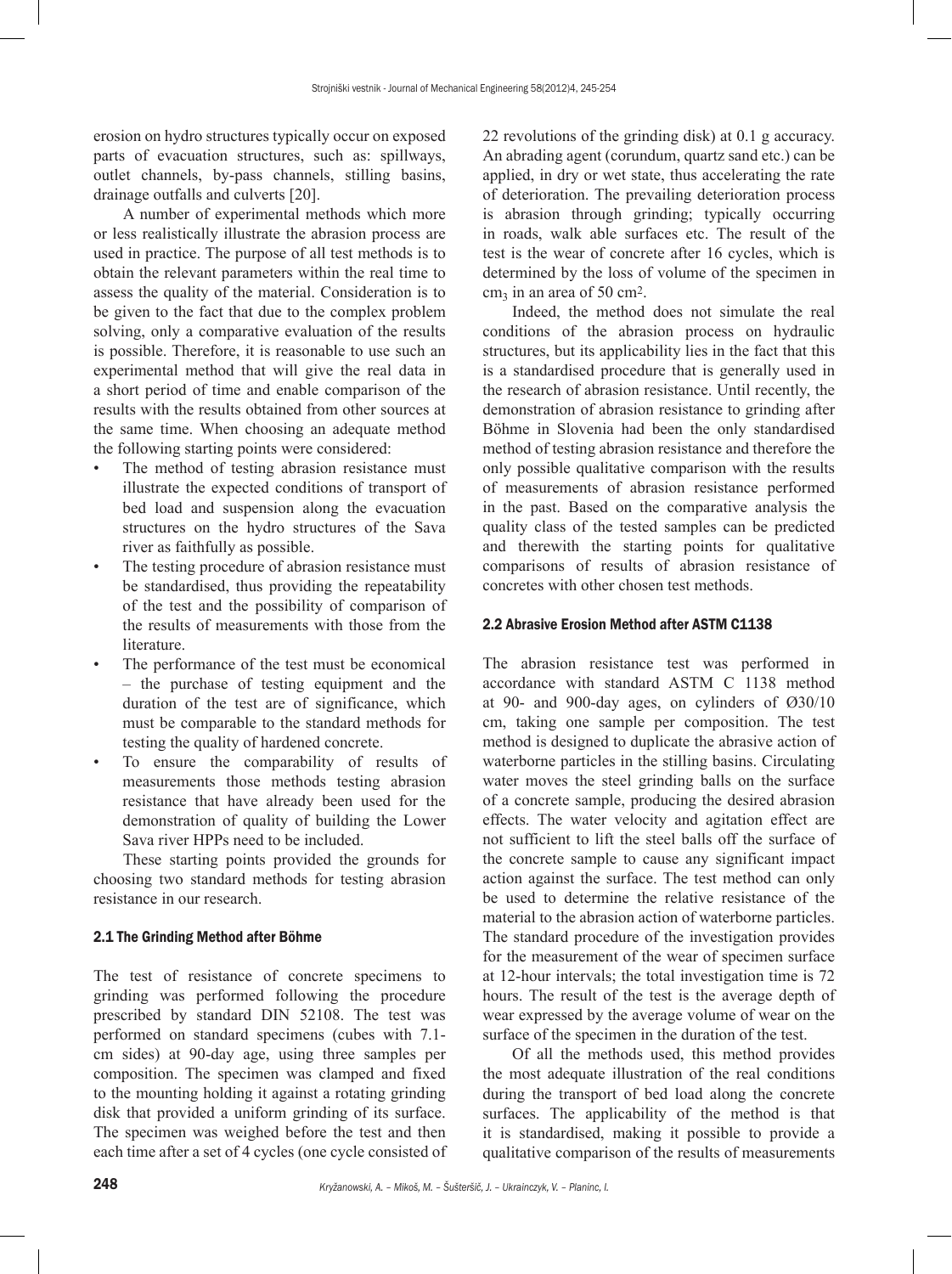of previous studies and the data from the literature. In Slovenia, the method was first used for experimental purposes, simultaneously to the start of building of the Vrhovo HPP. This is why there are relatively large data sets on the measurements performed, enabling relatively good qualitative comparisons of the adequacy of concrete compositions in relation to achieving abrasion resistance. The disadvantage of the method is the prolonged duration of the test, and in addition to the limited equipment available, this is restricting the potential large-scale investigations. Therefore, the preparation of specimens is adapted to the frame available for the performance of the test, thereby optimising the scope and duration of testing. The advantage of the method, however, is that the procedure is selective enough to provide representative results for qualitative assessment of abrasion resistance.

#### 3 MEASUREMENTS IN NATURAL CONDITIONS

In 2001, a total of 9 test plots, dimensions of 2.5/2.5 m, thickness of 0.1 m at a distance of 1.0 m (Fig. 1), were built at the bottom of the Vrhovo HPP spilling basin. Out of these, 6 fields were equipped with concretes of laboratory compositions, and the rest were fitted with commercial high-strength concretes. Concrete mixtures were prepared by using Portland cement with 15% slag, gravel aggregate (mostly limestone), grading 0 to 8 (16) mm, and super plasticizer. Six samples of different concrete composition were intended for test purposes (Table 1): The C1 composition is adopted as control composition, which is basically the same as the composition of abrasion resistant concrete built in the spillways of the Vrhovo

Table 1. *Overview of concrete compositions (for 1 m3 of concrete)*

HPP. In C2 composition and all further modifications the nominal maximum gravel of 8mm was adopted. The C2 composite with smaller modifications was used with concretes on the spillway of the Boštanj HPP. With the PMC1 composition, representing the initial composition for all further modifications, the mineral additive and super plasticizer were replaced by polymeric binder: (i) in the PMC2 composition the proportion of the finest fraction  $(0 \text{ to } 4 \text{ mm})$  was replaced by rubber aggregate and the proportion of polypropylene fibres was doubled; (ii) in the PMC3 composition the polypropylene monofilament fibres were added; (iii) in the PMC4 composition the proportion of the polymeric binder was halved. The value of the w/c ratio in the composites did not vary considerably.

The properties of the hardened concrete were proven with the standard investigation methods. The average values of investigation results of the hardened concrete are given in Table 2: (i) Compressive strength and density were performed at the ages of 3, 7, 28 and 90 days, respectively, on cubicles of dimensions of 15 cm, by taking three samples of each composition; (ii) The static modulus of elasticity of the concrete was defined at the 90-day age on prisms of 10/10/40 cm, taking one sample per each composition; (iii) Abrasive resistance test was performed at 90- and 900-day ages, on cylinders of Ø30/10 cm, taking one sample per composition.

The concrete composites were transported to the construction site in the form of prefabricated dry mixtures. The preparation of concretes of the test plot was performed following the same procedure as for laboratory concretes. The concretes were built in manually, using a vibration pin, and afterwards

|                                                                                                             |               |                                             | C <sub>1</sub> | C <sub>2</sub> | PMC <sub>1</sub> | PMC <sub>2</sub> | PMC <sub>3</sub> | PMC4  |
|-------------------------------------------------------------------------------------------------------------|---------------|---------------------------------------------|----------------|----------------|------------------|------------------|------------------|-------|
| <b>CEMENT</b>                                                                                               |               | $\left[\frac{\text{kg}}{\text{m}^3}\right]$ | 440            | 450            | 450              | 450              | 450              | 450   |
| W/C                                                                                                         |               |                                             | 0.391          | 0.414          | 0.416            | 0.416            | 0.416            | 0.412 |
| <b>SUPERPLASTICIZER</b>                                                                                     |               | % mass of cem.                              | 0.9            | 0.9            |                  |                  |                  |       |
| MINERAL SUPPLEMENT: $SiO_2 > 90\%$ ; $Al_2O_3$ 0.5 ~ 1%;<br>CaO $0.5 - 1\%$ ; Na <sub>2</sub> O $0.5 - 1\%$ |               | % mass of cem.                              | 5              | 5              |                  |                  |                  |       |
| POLYMER - DRY PORTION                                                                                       |               | % mass of cem.                              |                |                | 10               | 10               | 10               | 5     |
| STEEL FIBERS:<br>$L = 16$ mm, $\varnothing$ 0.5 mm                                                          |               | $%$ of vol.                                 | 0.5            | 0.5            | 0.5              |                  |                  |       |
| PP FIBERS: L=10 mm, Ø 30 $\sim$ 40 $\mu$ m                                                                  |               | % of vol.                                   | 0.05           | 0.05           | 0.05             | 0.10             | 0.05             | 0.05  |
| PP MONOFILAMENT FIBERS: L=30 mm, Ø 0.5 mm                                                                   |               | % of vol.                                   |                |                |                  |                  | 0.60             |       |
| <b>GRAVEL AGGREGATE</b>                                                                                     | $0$ to $4$ mm | % of vol.                                   | 48             | 69             | 70               | 56.9             | 70               | 69.4  |
|                                                                                                             | $4$ to $8$ mm |                                             | 15             | 31             | 30               | 33.6             | 30               | 30.6  |
|                                                                                                             | 8 to 16 mm    |                                             | 37             |                |                  |                  |                  |       |
| <b>RUBBER AGGREGATE</b>                                                                                     | $0$ to $4$ mm | $%$ of vol.                                 |                |                |                  | 9.5              |                  |       |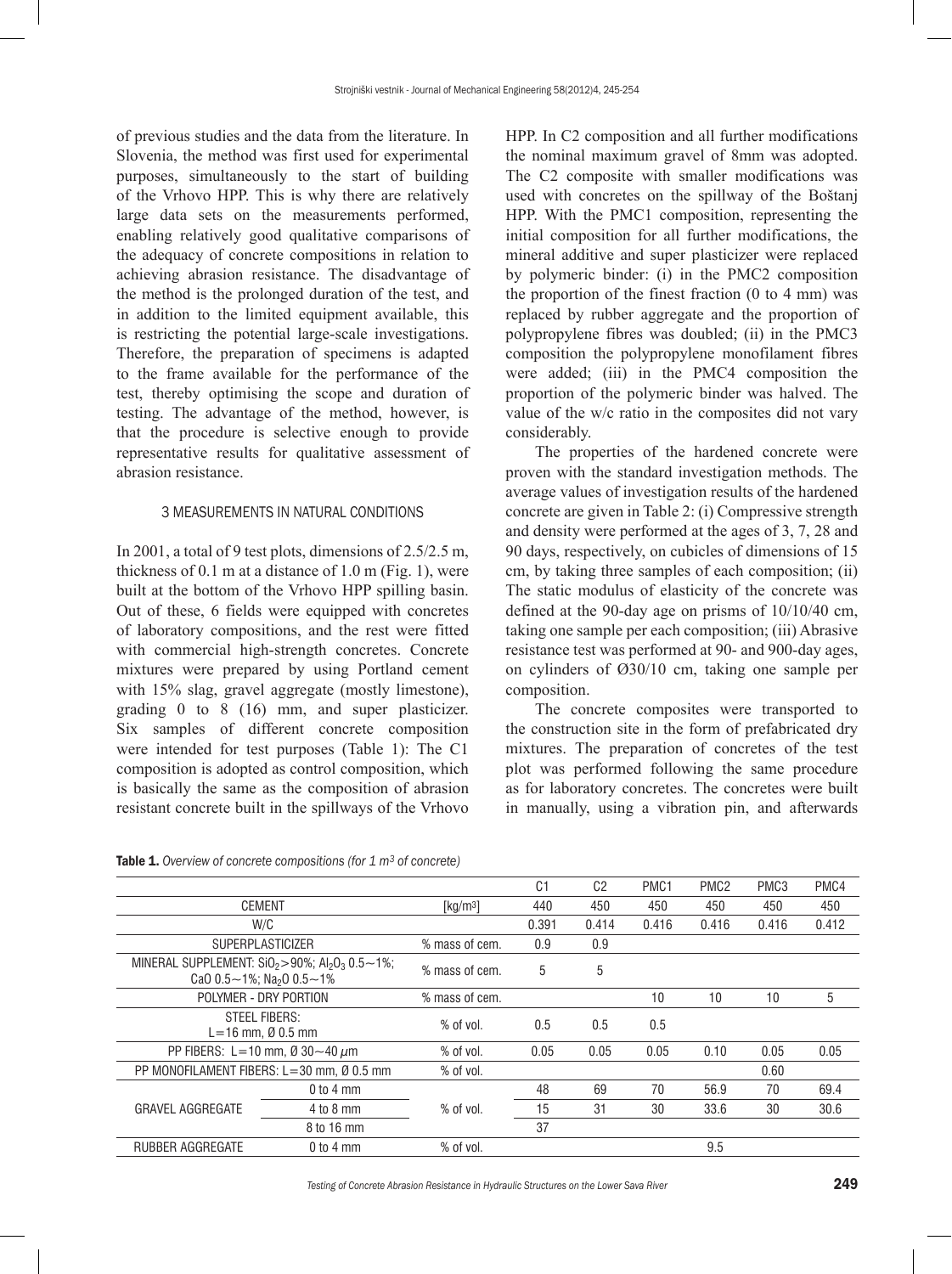they were manually finished. In the next 14 days an intensive wet curing with additional covering of the test plots with PVC foil was carried out. Before the overtopping of the stilling basin a levelling of all irregularities in contact points with concrete base was conducted together with a surveying campaign measuring the surface area of test plots with an accuracy ±10-4 m, and elevation was determined based on the existing bench-mark network on the dam. In order to exclude the influence of boundaries (dimension of 0.5 m), the campaign was performed only in the central part of test plots (dimensions of 1.5/1.5 m), in a raster of  $30 \times 30$  cm, and in a total of 36 measuring stations. After the surveying campaign, the test plots in the stilling basin were filled with water and operation of the spillway was blocked until the required 90-day age of the test concrete.



Fig. 1. *Location of test plots and the control profiles of base concrete in the stilling basin of the Vrhovo HPP spillway*

| <b>Table 2.</b> Results of investigations of hardened concrete |  |  |
|----------------------------------------------------------------|--|--|
|----------------------------------------------------------------|--|--|

|                  | Compressive<br>strength<br>SIST EN 12390-3 |         | Modulus of<br>elasticity<br>DIN 1048-5 | Wear<br><b>ASTM C 1138</b> |          |
|------------------|--------------------------------------------|---------|----------------------------------------|----------------------------|----------|
|                  | [MPa]                                      |         | [GPa]                                  | [mm]                       |          |
|                  | 28 days                                    | 90 days | 90 days                                | 90 days                    | 900 days |
| C <sub>1</sub>   | 62.33                                      | 67.17   | 31.17                                  | 1.79                       | 0.98     |
| C <sub>2</sub>   | 73.09                                      | 79.17   | 35.43                                  | 1.64                       | 1.16     |
| PMC <sub>1</sub> | 51.12                                      | 54.05   | 26.43                                  | 2.09                       | 2.42     |
| PMC <sub>2</sub> | 22.45                                      | 23.81   | 16.37                                  | 0.61                       | 0.60     |
| PMC <sub>3</sub> | 46.90                                      | 49.06   | 22.36                                  | 1.79                       | 1.92     |
| PMC4             | 54.79                                      | 58.4    | 25.75                                  | 2.81                       | 1.84     |
|                  |                                            |         |                                        |                            |          |

The program of monitoring operational characteristics in the test plot plots commenced with setting-up of the spillway in function in February 2002, and ended in August 2004. The records on operational manoeuvres, discharges over spillway and on the Sava river flow were held based on hourly records from the operational journal of the hydroelectric power plant. The transport of sediments in the dam cross-section was not directly monitored, but an assessment was performed based on the known discharges of the Sava river during the operational manoeuvres and sediment discharge curve in the dam cross-section, which was obtained from years of measuring turbidity and sediment transport in the Vrhovo storage reservoir [21]. During the entire investigation period we registered a total of 804 operation hours with the operation of the spillway, while the condition for sediment transport was met in a total of 297 operation hours. During the time, the transport of over 1,937 t of sediments was recorded in the spillway area at a total discharge of 204.73 hm3 of water, which was on average  $\sim 0.01\%$  of mass flow of water and solid particles over the spillway.

The geodetic surveying of wear of test plot surfaces was performed in measuring stations that were height-referenced to the bench marks on the dam, following the same procedure and using the same equipment as in the campaign performed after the introduction of test plots. Special attention was required for the implementation and interpretation of the measurements. The average of the wear depth of the test plots varied from  $2\times10^{-4}$  m in the test plot C2 to  $8\times10^{-4}$  m in the test plot PMC4. The measuring equipment enabled the measuring precision of  $\pm 10^{-4}$  m. For the interpretation of the measurements we therefore excluded all the stations where no changes had been registered or where extra values compared to the starting point had been registered, which gave rise to the doubt about the credibility of the measurement.

Based on the conclusions of the modelling studies it was assumed that, due to the changing velocity of the water current, the wear of concrete surfaces in the stilling basin cannot be uniform [22]. The estimate of the scale of the wear of the existing base concrete in the stilling basin was performed based on the measurements of the size of wear of representative grains of the aggregate  $d = 64$  mm of the existing base concrete, that is, in the belt between the pillar and the test plots in a total of 21 control profiles. In each control profile we measured the diameter of representative grains on the surface of 500 cm2 with raster grid of 2 cm. It was found that the characteristic diameter of the largest grain in the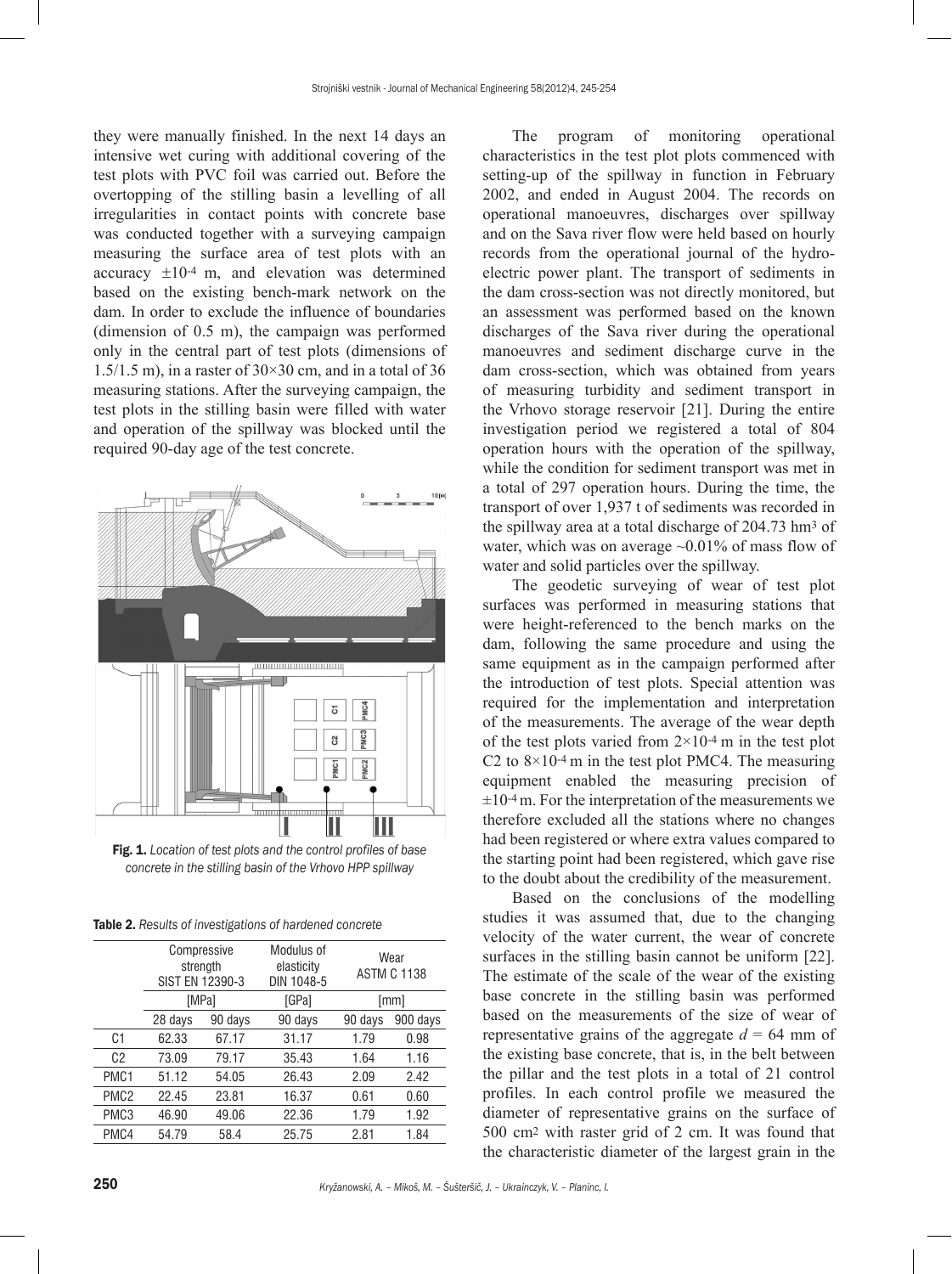profile of the plots (K1, K2, K3) was 5 mm, in the profile of plots (C1, C2, PMC1) 9 mm and the profile of plots (PMC2, PMC3, PMC4) 11 mm (Figs. 1 and 2). The measurements have shown that the wear of the base concrete increases linearly downstream, that is, from the assumed starting point right under the chute. The wear in the central line of the plots (C1, C2, PMC1) increases by a factor of 3.3 as to the initial value, and in the central line of the plots (PMC2, PMC3, PMC4) by a factor of 5.7, respectively. In processing of results, the values obtained for test plots were multiplied with the corrective factors, depending on the location, so that the measurement results were converted to a common denominator.



Fig. 2. *The level of wear of the existing base concrete in the control profiles, in a distance from the chute of: (I) 1 m; (II) 7 m; (III) 13 m*





Fig. 3 shows the measurement results of abrasion resistance following the procedures after the Böhme method at the specimen ages of 90 days and the ASTM C 1138 method at the specimen ages of 90 and 900 days, respectively, and the corrected results of abrasion resistance in the test plots, after

approximately 2.5 years of operation. The following findings were made:

- According to the depth of wear obtained after both standard test procedures and through comparison of the results of measuring abrasion resistance from the literature, it can be established that all the investigated concrete compositions can be classified as concretes highly resistant to the abrasive action of the water current, which also provides a validation of the proper composition for abrasion resistant concretes on the Lower Sava River dams.
- It can be drawn from the comparison that there is a similarity between the wear of the test concretes subject to laboratory conditions and those in the natural environment.
- According to the control C1 composition, a considerable improvement of resistance to wear in composition with the added rubber aggregate PMC2 was achieved.
- It became evident that abrasion resistance changes with the age of specimens: at the 900 day age, the achieved resistance in the PMC2 composition was still higher than the control composition; however, the improvement of resistance with age with the C1 composition is considerably higher than in PMC2 composition. The abrasion resistance increased with age also in the C2 and PMC4 compositions, but it decreased in compositions with polymeric binders (PMC1 and PMC3); in all compositions it remained smaller than the control composition.

In the research work an influence of various parameters on resistance of concrete was studied in detail (e.g. mechanical properties of concrete such as: compressive strength, tensile-flexural strength, split, etc.). It was shown that the usefulness of abrasion resistance methods was independent of parameters considered above. As a result, these conclusions are not explicitly included in this paper however they are presented in reference [1].

#### 4 ANALYSIS OF RESULTS

The comparison of results between the laboratory measurements and measurements in test plots showed the similarity between the wear samples of both investigations. The findings were checked with the regression analysis where the measurements on the test fields were analysed with laboratory measurements.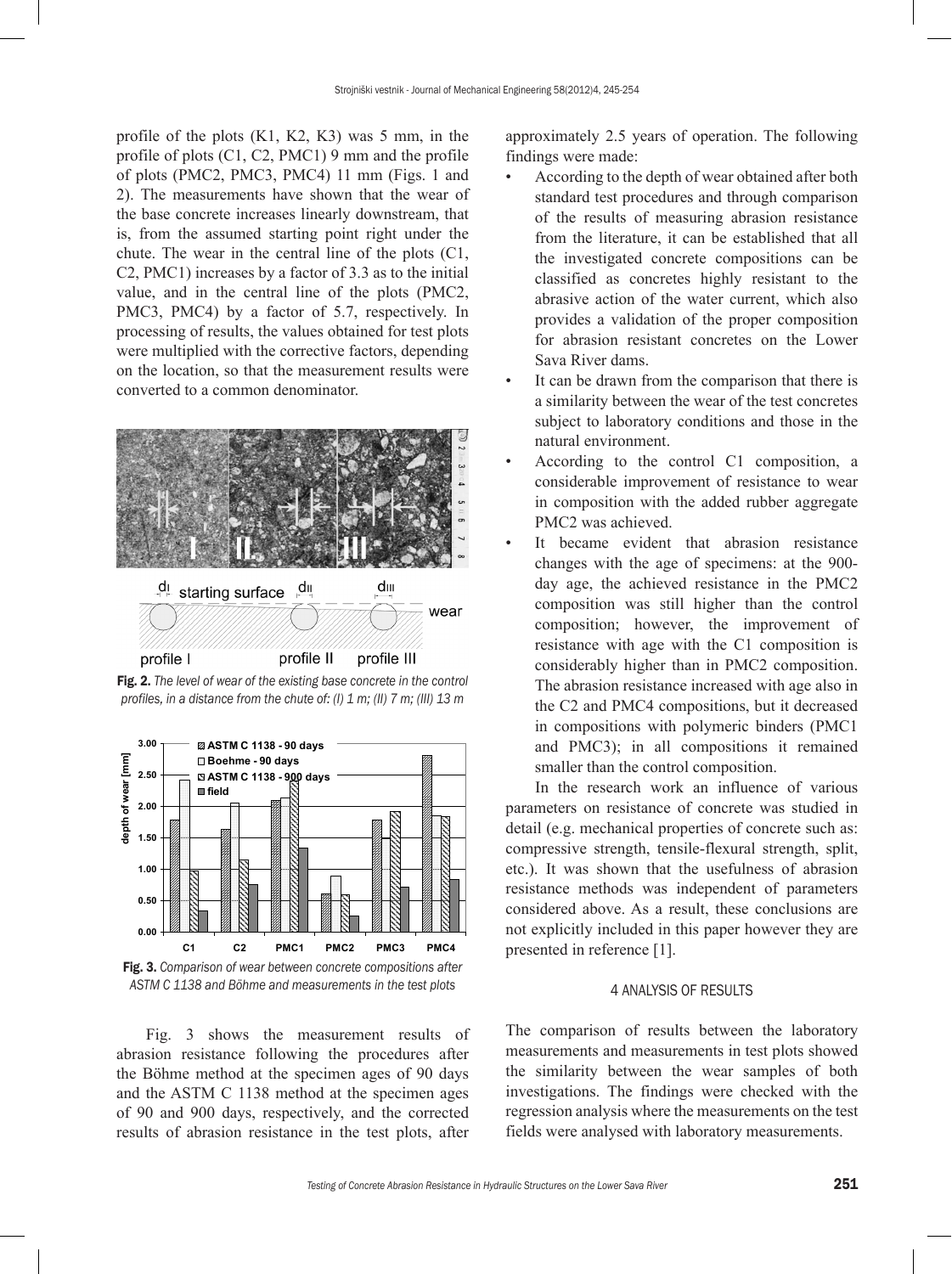#### 4.1 The Böhme Method

When analysing the results obtained after the Böhme method the correlation with the measurements in the field  $(R^2 = 0.15)$  could not be confirmed; the comparison of results of composition of concretes with polymeric binder gave a better correspondence of results  $(R^2 = 0.93)$ , which is probably due to the similar mechanical properties of the concretes. Also, the coherence of the results obtained by the Böhme and ASTM procedures could not be confirmed  $(R<sup>2</sup> = 0.37)$ . Similar findings are reported by other researchers [2] and [7].

When testing abrasion resistance of concretes on the spillways on the Lower Sava HPPs, using the Böhme procedure, the applicability of the testing was revealed, however, the comparability of measurements in the laboratory and in the field was valid only for those compositions of concrete that had similar mechanical properties. Regarding further studies of abrasive resistance of concretes on the structures on the Sava River, the testing after Böhme should remain included, while it would be recommended to include the results of wear after single duration cycles in order to recognize the potential influence of testing duration to the correlation of the results with the measurements in natural conditions.

#### 4.2 ASTM Results

The comparisons with the results of laboratory measurements in the entire duration of investigation of 72 hours and measurements in test plots have shown that based on the coefficient of correlation, at the 90-day age  $(R^2 = 0.37)$ , it is not possible to confirm the dependence between the measurements; at the 900-day age of specimens  $(R^2 = 0.83)$  a fairly good correlation between the measurements is confirmed. By taking into consideration the results of laboratory measurements of wear in the single cycles of the duration of the investigation it was found for the 90-day specimens that the best correlation was that between the measurements after 24 hours into the investigation, when a rather good correlation was identified  $(R^2 = 0.79)$ . For the 900-day specimens the best correlation between the measurements was found after 36 hours of investigation duration, when an excellent correlation was obtained  $(R^2 = 0.98)$ . The comparison of the results of the investigations for the durations of investigations analysed is seen in Fig. 4, where only the deviation in the PMC1 composition is evident, while in other compositions the correlation of results is satisfactory.

#### 4.3 Prediction of the Concrete Wear Process

In the final part we analysed the possibility of predicting the processes of concrete wear in the test fields on the basis of operational data and the estimated bed load through the spillway, by taking into consideration the results of testing abrasion resistance using the ASTM C 1138 method. To make an estimate of the prediction, the following data on the spillway operation were available: operation duration with bed load discharge and the volume of sediment being transported through the spillway during the time of investigation. Based on the time of operation and the sediment volume the mass discharge was determined, i.e. the sediment volume passing through the spillway in a unit of time.

In the calculation it was assumed that sediment travels with the speed of the water current in the stilling basin, which was determined based on the model research, on average being around 20 m/s. It was also considered that the concentration of sediment in the water current is the same along the width of the flow and that the uniformly distributed sediments are in translatory motion with the water current along the concrete surface in the stilling basin. The specific energy is the released kinetic energy of the moving mass of sediment on the concrete surface in the stilling basin of the spillway. A similar estimate of the kinetic energy released was made for the test cylindrical container following the ASTM C 1138 method, where the balls move on the bottom with an average speed of 1.8 m/s. The relationship of the specific energy of the moving sediment in the test fields and the moving balls in the test container is approximately 1:10 (Table 3).

Based on the relationship between the released specific energy we can make a rough estimate that 297 operational hours in the test fields in the time of the research correspond to approximately 30 hours of duration of investigation of abrasion resistance according to the ASTM C 1138 test method. The estimate corresponds well with the analysis of the results of laboratory tests and measurements in test fields, where the best correspondence with the measurements in natural conditions was obtained after 24 hours (at the 90-day age of specimens) and after 36-hour duration of the laboratory experiment (at the 900-day age of specimens), respectively. Considering the fact that the age of concretes in the test fields during the duration of experiment was between 90 and 900 days, the wear after 30 hours of the test under laboratory conditions is the exact value to be expected after performing the testing after ASTM C1138 at a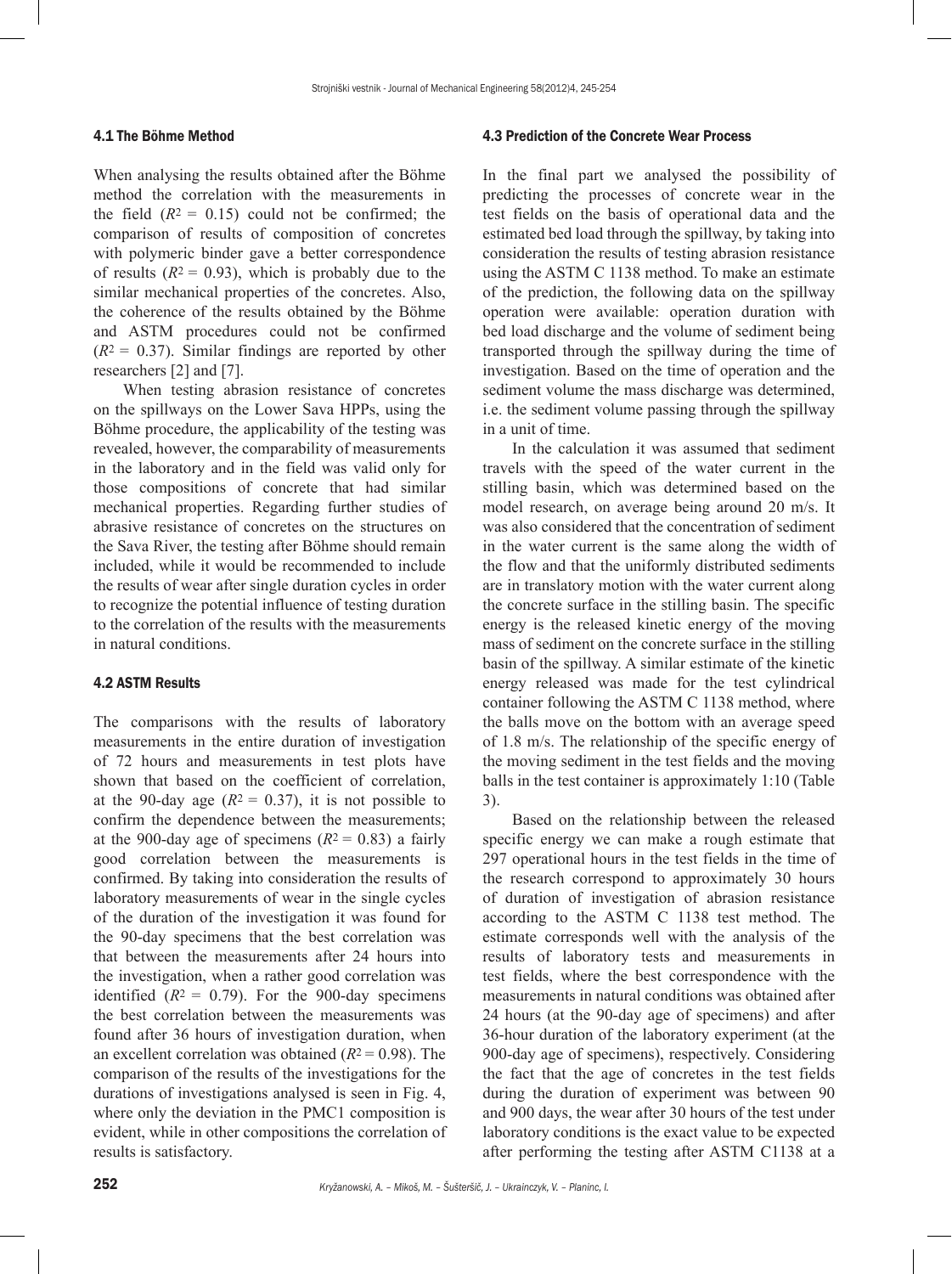comparable age of specimens, considering the natural conditions. Accordingly, the expected values of wear of specimens of comparable ages with those in the natural conditions are within the values corresponding to the wear after 30 hours of testing with the upper boundary at the 90-day age of specimens and the lower boundary at the 900-day age of specimens (Fig. 4).

Table 3. *Estimation of mass discharge and released kinetic energy*

|                    | Mass flow of particles [kg/s] Specific energy [J/m <sup>2</sup> ] |      |
|--------------------|-------------------------------------------------------------------|------|
| Test fields        | 313                                                               | 2.08 |
| <b>ASTM C 1138</b> | 1.03                                                              | 23.5 |



Fig. 4. *Comparison of wear between the ASTM C 1138 results, at 90-day age (after 24 and 72-h duration of investigation) with measurements in the test plots*

In order to confirm the estimate provided above it would be necessary to repeat the measurements of wear in the test fields, analyse the operational characteristics and monitor the hydrologic parameters during the execution as part of regular operational monitoring. For a more precise quantification of sediments it would be necessary to set up permanent monitoring of concentration of suspension in the reservoir and downstream of the dam and perform continuous measurements of movement of gravel zones in the reservoir. The continuous monitoring of sediment would help to narrowly define the volume of sediment transport and the way of transport through the dam - in the form of bed load or in suspension. The setting up of a permanent monitoring of dynamics of sediment transport in the reservoir area is important from the aspect of flood safety (clogging of the reservoir) as well as providing the possibility of a more accurate estimation of abrasive action in the spillways of energy generation facilities on the Sava River.

If the repeated measurements would once again show the correlation between the mass discharge of sediment in the time of operation of spillways on the hydropower plant and the mass discharge in the test container used in the ASTM C 1138 test method under laboratory conditions, this would additionally confirm the adequacy of selecting the method of testing abrasion resistance using the ASTM C 1138 method for prediction of abrasion processes of concrete surfaces on evacuation structures of the Lower Sava River hydropower plants.

# 5 CONCLUSIONS

In the paper we presented the suitability of the laboratory methods for the assessment of abrasion resistance of concretes in hydraulic structures on the Lower Sava River by performing a comparison between laboratory measurements and measurements in the natural environment. The following has been established:

- Good correlation between the results of investigation of abrasive resistance according to the ASTM C 1138 procedure and measurements in the natural environment for concretes of 900 day age.
- The testing of abrasion resistance after the Böhme procedure revealed the applicability of the test, taking into account certain limitations, since the comparability of the results of abrasive resistance is possible only with those concretes that have similar mechanical properties. Owing to the ease-of-use and short duration of the test, it is recommended that the test remains to be part of further research of abrasion resistance of concretes on the Lower Sava River structures, while, however, it might be worth considering, including the results of single cycles of testing duration, as is the case with the ASTM method.
- In the analysis of abrasion resistance according to the ASTM C 1138 procedure and interpretation of measurement results, important parameters are the duration of investigation and the age of the specimens during the investigation.
- Suitability of the ASTM C 1138 laboratory method for the assessment of abrasion resistance of concretes in spillway of the HPP chain on the Lower Sava River.
- The possibility of forecasting the dynamics of concrete wear on dam structures on the Lower Sava River has been indicated based on the ASTM C 1138 test. The thesis should be supported by an extensive programme of monitoring the dynamics